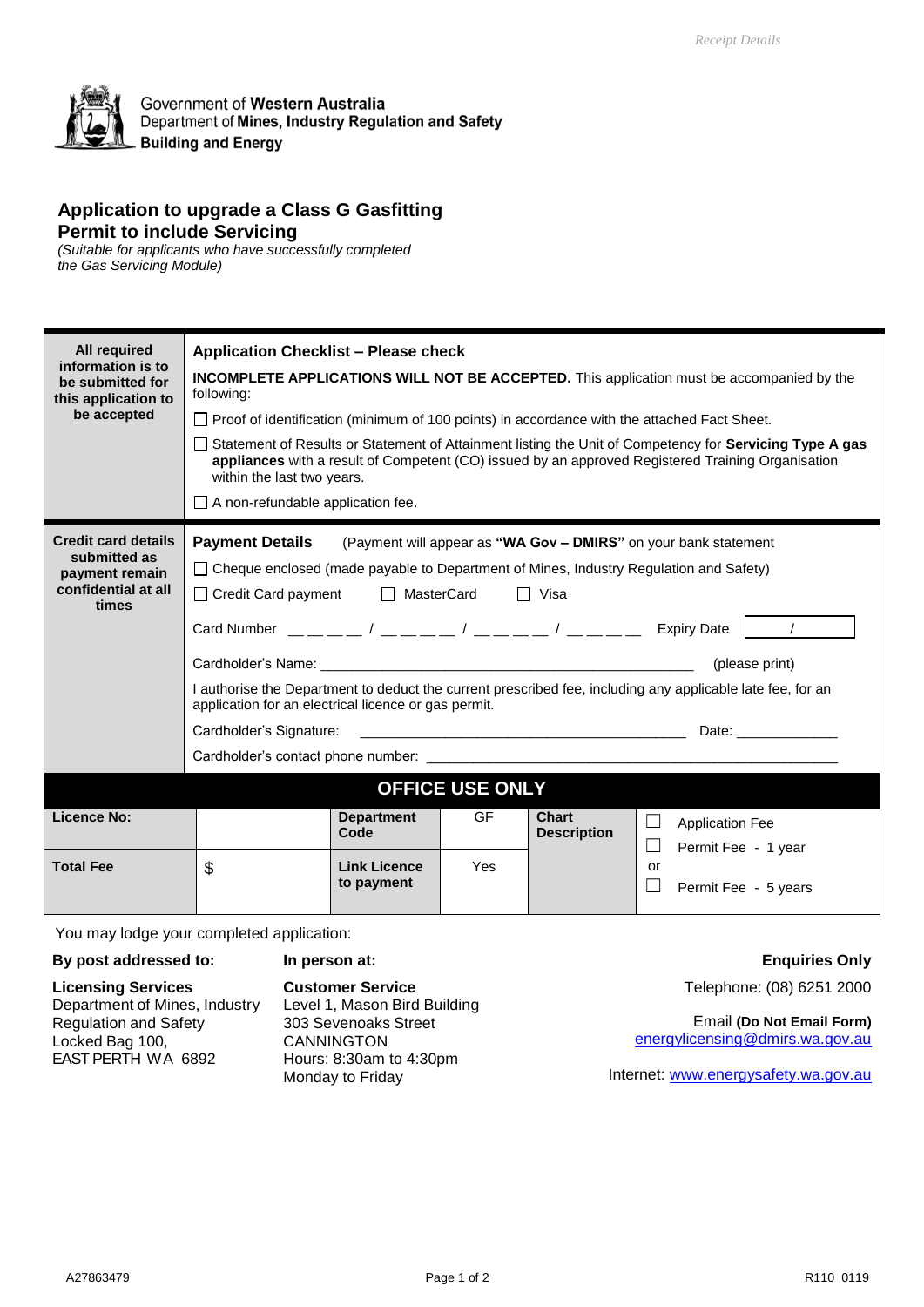| Please ensure you have provided all required information and supporting documentation as per the<br>application checklist. Incomplete applications will be lapsed and the application fee is non-refundable.                                      |                                                                                                                                                                                                                                                                                                                                                                                                                                                                                                                                                                                                                                                                                                                                                                                                                                                                                                                                                                                                                                                                                                                             |  |                                            |  |  |  |
|---------------------------------------------------------------------------------------------------------------------------------------------------------------------------------------------------------------------------------------------------|-----------------------------------------------------------------------------------------------------------------------------------------------------------------------------------------------------------------------------------------------------------------------------------------------------------------------------------------------------------------------------------------------------------------------------------------------------------------------------------------------------------------------------------------------------------------------------------------------------------------------------------------------------------------------------------------------------------------------------------------------------------------------------------------------------------------------------------------------------------------------------------------------------------------------------------------------------------------------------------------------------------------------------------------------------------------------------------------------------------------------------|--|--------------------------------------------|--|--|--|
|                                                                                                                                                                                                                                                   | Please print neatly in BLOCK LETTERS with a black or blue pen only                                                                                                                                                                                                                                                                                                                                                                                                                                                                                                                                                                                                                                                                                                                                                                                                                                                                                                                                                                                                                                                          |  |                                            |  |  |  |
| <b>GF</b><br><u>a sa mga salawang ng Pangangang ng Pangangang ng Pangangang ng Pangangang ng Pangangang ng Pangangang ng Pangangang ng Pangangang ng Pangangang ng Pangangang ng Pangangang ng Pangangang ng Pangangang ng Pangangang ng Pang</u> | <b>Applicant Details</b><br>Title: The Second Second Second Second Second Second Second Second Second Second Second Second Second Second Second Second Second Second Second Second Second Second Second Second Second Second Second Second Second Second S<br>$\Box$ Mr $\Box$ Mrs $\Box$ Ms $\Box$ Miss<br>Given Names: Contract of the Contract of the Contract of the Contract of the Contract of the Contract of the Contract of the Contract of the Contract of the Contract of the Contract of the Contract of the Contract of the C                                                                                                                                                                                                                                                                                                                                                                                                                                                                                                                                                                                  |  |                                            |  |  |  |
| <b>Provide details</b><br>of current<br>residential<br>address                                                                                                                                                                                    |                                                                                                                                                                                                                                                                                                                                                                                                                                                                                                                                                                                                                                                                                                                                                                                                                                                                                                                                                                                                                                                                                                                             |  | State: Postcode: __________                |  |  |  |
| If same as above<br>address, write<br>"as above"                                                                                                                                                                                                  |                                                                                                                                                                                                                                                                                                                                                                                                                                                                                                                                                                                                                                                                                                                                                                                                                                                                                                                                                                                                                                                                                                                             |  | State: _____________ Postcode: ___________ |  |  |  |
| <b>Provide email</b><br>address details if<br>available                                                                                                                                                                                           |                                                                                                                                                                                                                                                                                                                                                                                                                                                                                                                                                                                                                                                                                                                                                                                                                                                                                                                                                                                                                                                                                                                             |  |                                            |  |  |  |
| <b>Approved</b><br><b>Registered</b><br><b>Training</b><br>Organisation                                                                                                                                                                           | Approved Registered Training Organisation:<br>South Metropolitan TAFE<br>$\Box$ MPA Skills                                                                                                                                                                                                                                                                                                                                                                                                                                                                                                                                                                                                                                                                                                                                                                                                                                                                                                                                                                                                                                  |  |                                            |  |  |  |
| <b>Sign and date</b><br>before<br>submitting<br>application                                                                                                                                                                                       | <b>Declaration</b><br>I declare that the information in this application and any documentation attached is complete and true to the<br>best of my knowledge. I declare that I have adequate theoretical and practical knowledge and adequate skills<br>to carry out the class and scopes of gasfitting applied for. I have adequate knowledge of the Gas Standards<br>Act 1972 and its Regulations.<br>I acknowledge that providing information which is false or making false representations is an offence In<br>accordance with Section 13A (10) of the Gas Standards Act 1972.<br>Have you been convicted of a criminal offence (excluding traffic offences) in the past ten years?<br>$\Box$ Yes $\Box$ No<br>,我们也不能在这里的时候,我们也不能会在这里,我们也不能会在这里的时候,我们也不能会在这里的时候,我们也不能会在这里的时候,我们也不能会在这里的时候,我们也不能<br>A criminal offence may not necessarily preclude the applicant from being issued the permit or authorisation<br>applied for, but may be considered by the Gas Licensing Committee during the application or renewal<br>process to determine eligibility for the permit or authorisation.<br>Date: ___________________ |  |                                            |  |  |  |

**PLEASE NOTE INCOMPLETE APPLICATIONS WILL NOT BE PROCESSED**